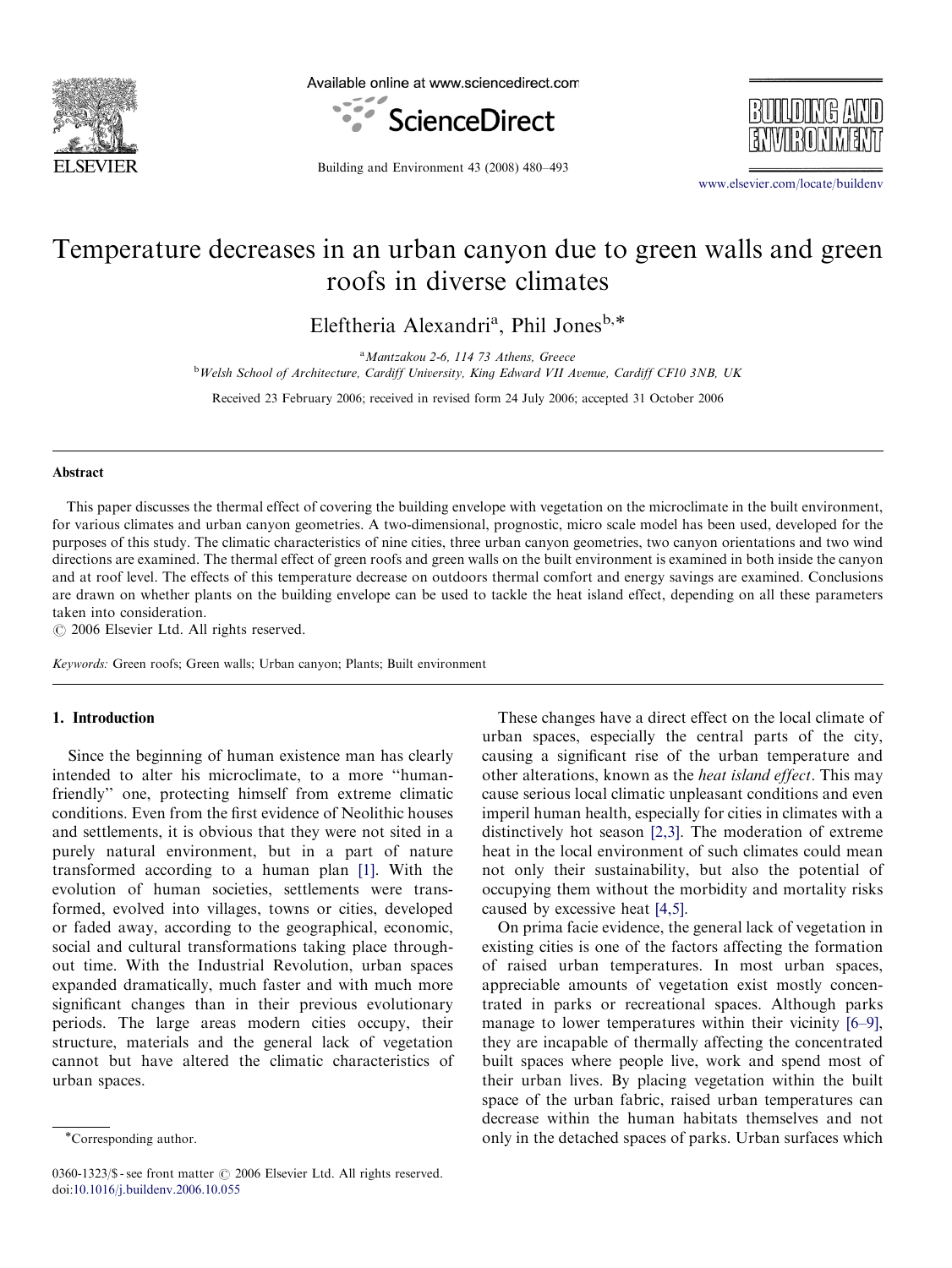#### Nomenclature

#### Latin Letters

- C net sensible heat loss on leaf tissue  $(W/m^2)$
- $c_1$ : isobaric specific heat of component 1 (moisture) of the mixture  $(J/kg K)$
- $c_2$ : isobaric specific heat of component 2 (air) of the mixture  $(J/kg K)$
- $c_c$  building material specific heat capacity (J/kg K)
- $c_{pa}$  isobaric specific heat capacity of air (J/kg K)
- $c_{\text{p}\ell}$  specific heat capacity of the leaf tissue (J/kg K)
- $\overline{D}$  binary diffusion coefficient (m<sup>2</sup>/s)
- $I_1$  any source of mass of moisture (kg/m<sup>3</sup>s)
- $K_{\text{H}x}$  eddy diffusion coefficient of energy in x-axis  $(m^2/s)$
- $K_{\text{Hz}}$  eddy diffusion coefficient of energy in z-axis  $\left(\frac{m^2}{s}\right)$
- $K_{\text{Ex}}$  eddy diffusion coefficient of water vapour in xaxis  $(m^2/s)$
- $K_{\text{Ez}}$  eddy diffusion coefficient of water vapour in zaxis  $(m^2/s)$
- q relative concentration of water vapour, expressed as specific humidity (kg/kg)

are not used, such as the building envelope (walls and roofs), could easily be covered with vegetation and alter the microclimate of the built environment, as well as the local climate of the city. The magnitude of temperature decreases due to this transformation depends on the climatic characteristics, the amount of vegetation and urban geometry.

This paper presents the results of a quantitative research on how the heat island effect can be tackled by covering the envelope of urban buildings with vegetation. The aim of this research has been to assess the potential of mitigating raised urban temperatures through vegetation, for different urban geometries and climates.

### 2. Methodology

A two-dimensional, prognostic (dynamic) micro-scale model has been developed and programmed in  $C++$ , describing heat and mass transfer in a typical urban canyon (Fig. 1). The differential equations describing heat and mass transfer in the air, building materials (considered as capillary—porous bodies), soil and vegetation have been solved with finite differences approximations, where surface elements are replaced by nodes [\[10\]](#page--1-0). The effect of vapour gradients on temperature gradients has been described analytically in the air nodes near the surfaces as the effect of diffusion on

- $q_E$  heat gains/losses from the building's fabric  $(W/m<sup>2</sup>)$
- $t$  time (s)
- $T$  air temperature  $(K)$
- $T_{\text{in}}$  indoors air temperature (K)
- $T_{\ell}$  leaf surface temperature (K)
- $T_{\text{out}}$  outdoors air temperature (K)
- U average building's fabric U-value  $(W/m^2 K)$
- u air velocity in x axis  $(m/s)$
- w air velocity in z axis  $(m/s)$

### Greek Letters

- $\alpha_a$  coefficient of thermal diffusivity of air  $(m^2/s)$
- $a_c$  building material thermal diffusion coefficient  $(m^2/s)$
- $a<sub>m</sub>$  diffusion coefficient of moisture in the building material  $(m^2/s)$
- $\epsilon$  evaporation number of the building material
- $\lambda$  latent heat of vaporisation (J/kg)
- $\lambda E$  net latent heat loss on leaf tissue (W/m<sup>2</sup>)
- $\rho_{\rm a}$  density of moist air (kg/m<sup>3</sup>)
- $\rho_{\ell}$  density of the leaf tissue (kg/m<sup>3</sup>)
- $\Phi_{\rm n}$  net heat gain on leaf tissue from radiation (W/m<sup>2</sup>)



Fig. 1. Two-dimensional canyon model.

heat transfer [\[11,12\]](#page--1-0):

$$
\frac{\mathrm{d}T}{\mathrm{d}t} = \nabla[\alpha_{\rm a}\nabla T] + \frac{\lambda}{c_{\rm pa}\rho_{\rm a}}I_1 - \left(\frac{c_1 - c_2}{c_{\rm pa}}\right)(D\nabla q\nabla T),\tag{1}
$$

$$
\frac{\mathrm{d}q}{\mathrm{d}t} = \nabla[D\nabla q] + \frac{1}{\rho_{\rm a}} I_1,\tag{2}
$$

where T is the air temperature (in K), t is time (in s),  $\alpha_a$  the coefficient of thermal diffusivity of air (in  $m^2/s$ ), D the binary diffusion coefficient (in  $m^2/s$ ),  $c_{pa}$  the isobaric specific heat capacity of air (in J/kg K),  $\rho_a$  is the density of moist air (in kg/m<sup>3</sup>),  $\lambda$  the latent heat of vaporisation (in J/kg),  $I_1$  is any source of mass of moisture (in kg/m<sup>3</sup>s), q is the relative concentration of water vapour, expressed as